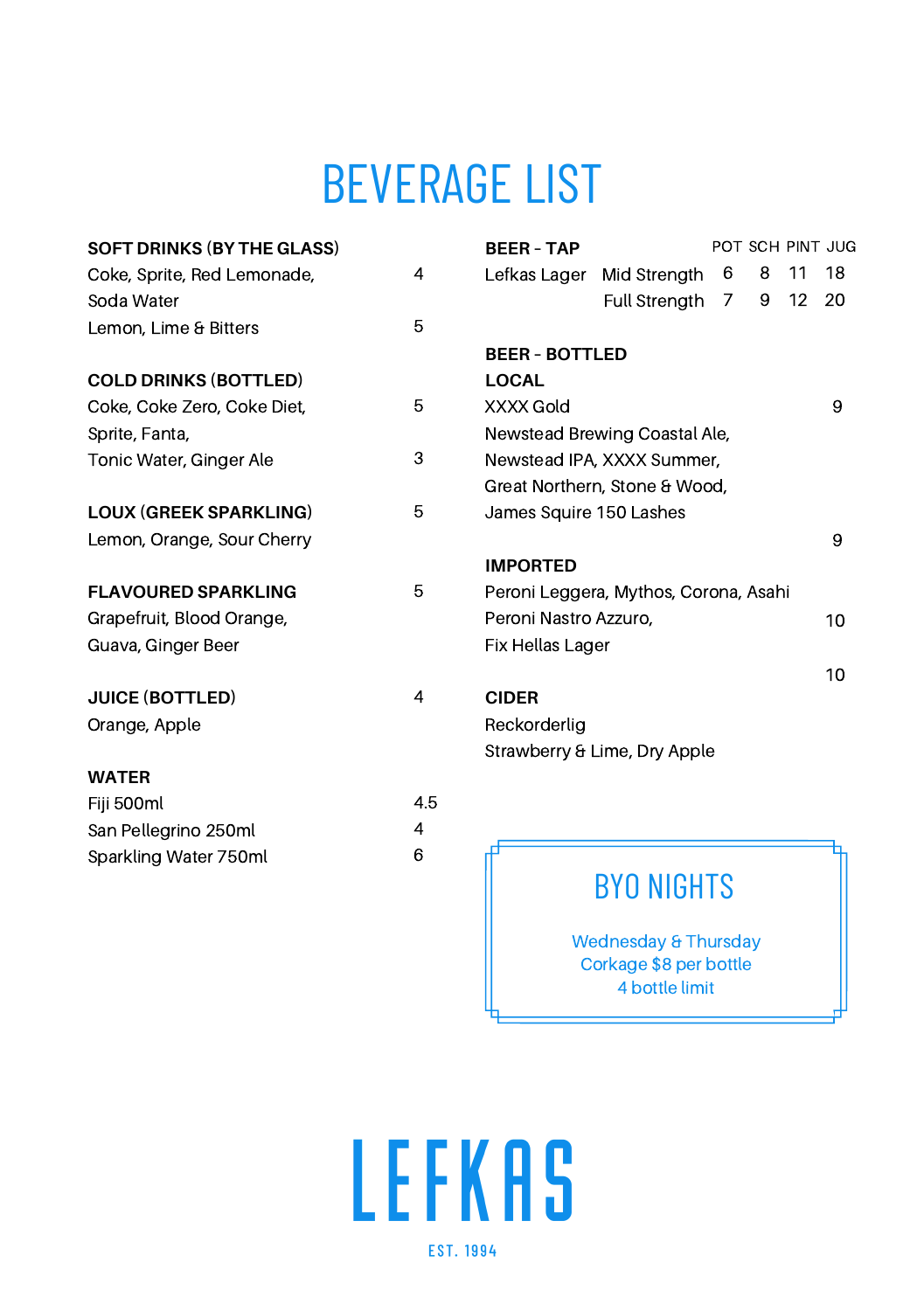## WINE LIST

| <b>BUBBLES</b>                    | G  | B     | <b>RED</b>                           | G  | B  |
|-----------------------------------|----|-------|--------------------------------------|----|----|
| FIORE MOSCATO 2018 (200ml)        |    | 11    | BEL ROSE 2021                        | 13 | 55 |
| Yarra Valley, VIC                 |    |       | Piangil, VIC                         |    |    |
| WOODBROOK FARM BRUT CUVEE 'NV     | 8  | 38    | MARQUIS DE PENNAUTIER ROSE 2020      |    | 60 |
| South East Australia              |    |       | Languedoc Roussillon, France         |    |    |
| IL FIORE PROSECCO DOC NV          | 10 | 49    | LITTLE PRINCE "Kotsifali" 2019       | 10 | 48 |
| Veneto, Italy                     |    |       | Crete, Greece                        |    |    |
| PIPER HEIDSIECK NV                |    | 98    | WINDY DAM DAY MERLOT 2020            | 9  | 39 |
| Reims, France                     |    |       | Flourieu, SA                         |    |    |
| MOET & CHANDON BRUT IMPERIAL NV   |    | 110   | ARA SINGLE ESTATE PINOT NOIR 2020 10 |    | 48 |
| Champagne, France                 |    |       | Marlborough, NZ                      |    |    |
| VEUVE CLIQUOT BRUT YELLOW NV      |    | 120   | FOUR CHAMBERS SHIRAZ 2021            | 11 | 52 |
| Champagne, France                 |    |       | Margaret River, WA                   |    |    |
|                                   |    |       | ELYSIAN SPRINGS PINOT NOIR 2020      | 13 | 56 |
| <b>WHITE</b>                      |    |       | Adelaide Hills, SA                   |    |    |
| AD HOC "Wallflower" RIESLING 2018 |    | 10 48 | PIKES "Luccio" SANGIOVESE 2019       | 10 | 47 |
| Great Southern, WA                |    |       | Clare Valley, SA                     |    |    |
| WINE ETC. SAUVIGNON BLANC 2021    | 9  | 40    | WINE MAKERS CHOICE SHIRAZ 2020       | 13 | 56 |
| Limestone Coast, SA               |    |       | Barossa Valley, SA                   |    |    |
| LITTLE PRINCE "Vidiano" 2019      |    | 10 48 | SEMELI "Argiorgitiko" 2019           |    | 60 |
| Crete, Greece                     |    |       | Nemea, Greece                        |    |    |
| MISTAKEN IDENTITY SAUV BLANC 2021 |    | 11 50 |                                      |    |    |
| Hawkes Bay, NZ                    |    |       |                                      |    |    |
| THE EMPRESS PINOT GRIS 2020       | 9  | 39    |                                      |    |    |
| Limestone Coast SA                |    |       |                                      |    |    |
| STEMMARI PINOT GRIGIO 2020        |    | 12 54 |                                      |    |    |
| Sicily, Italy                     |    |       |                                      |    |    |
| YOUNG POETS CHARDONNAY 2019       | 9  | 39    |                                      |    |    |
| South East Australia              |    |       |                                      |    |    |
| SKOURAS "Moscofilero" 2020        |    | 55    |                                      |    |    |
| Argos, Greece                     |    |       |                                      |    |    |
| OAKRIDGE CHARDONNAY 2018          |    | 12 55 |                                      |    |    |
| "Over the Shoulder"               |    |       |                                      |    |    |
| Yarra Valley, VIC                 |    |       |                                      |    |    |

LEFKAS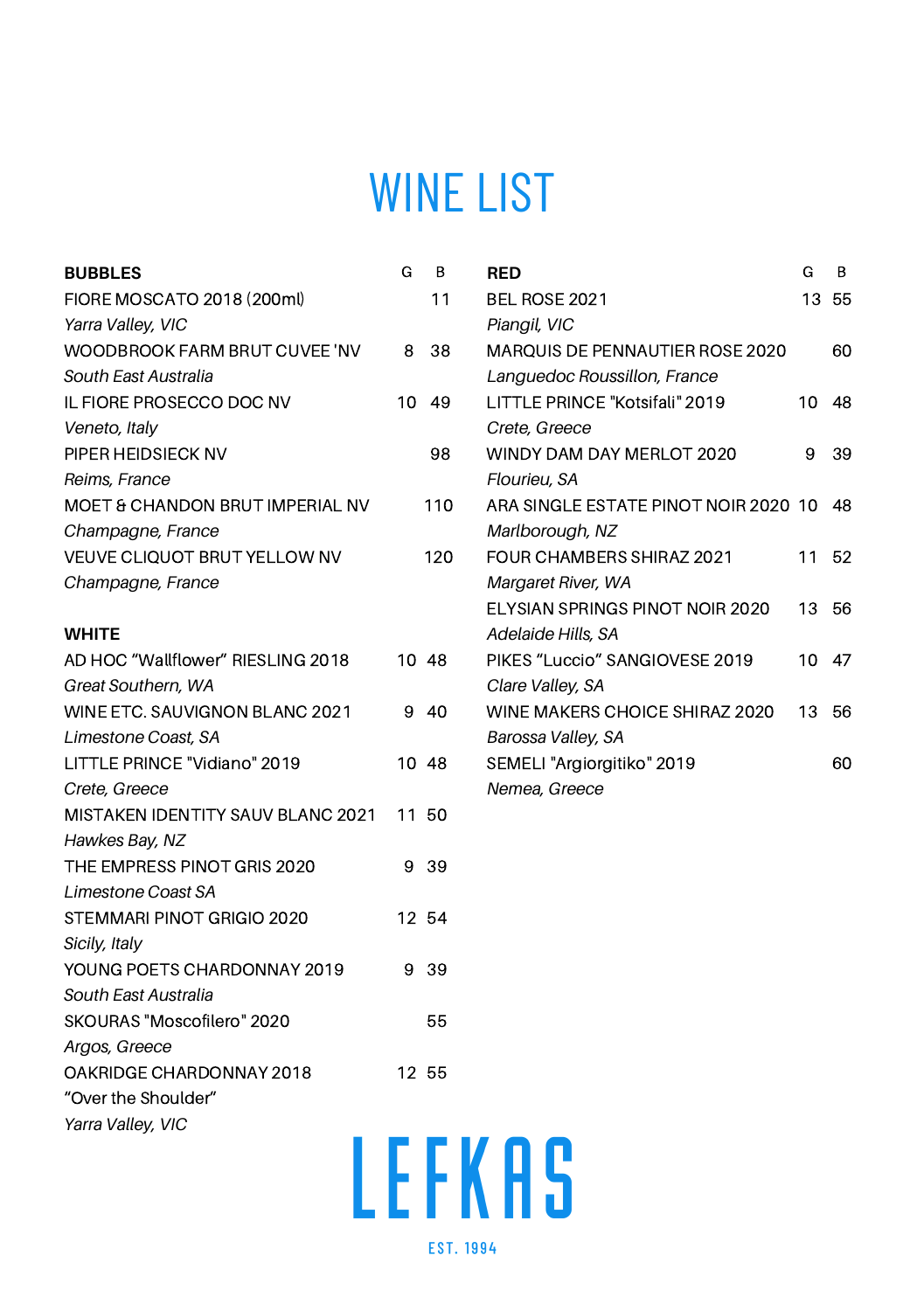# **COCKTAILS**

| <b>LEFKAS SIGNATURE</b><br>Vodka, ouzo, watermelon, strawberry, mint                          | 20 |
|-----------------------------------------------------------------------------------------------|----|
| <b>SANTORINI SUNSET</b><br>Gin, cointreau, blue curacao, pineapple, coconut                   | 19 |
| <b>CRANBERRY KAMIKAZE</b><br>Vodka, cointreau, cranberry, lime                                | 18 |
| <b>NEGRONI</b><br>Gin, vermouth, campari, orange twist                                        | 18 |
| <b>MEDITERRANEAN MANHATTAN</b><br>Tsipouro, sweet vermouth, orange bitters                    | 19 |
| <b>TROPICANA BEACH</b><br>Rum, blue curacao, pineapple, coconut cream                         | 20 |
| <b>LONG ISLAND ICED TEA</b><br>Vodka, rum, gin, tequila, triple sec, orange juice, lemon      | 20 |
| <b>STRAWBERRY RAIN</b><br>Vodka, strawberry, elderflower, lime                                | 19 |
| <b>OUZO SOUR</b><br>Ouzo, icing sugar, lemon, egg white, angostura bitters                    | 20 |
| <b>CLASSIC COCKTAILS</b><br>Espresso Martini, French Martini, Daiquiri (mango or strawberry), | 18 |
| Dry Martini, Mojito, Cosmopolitan, Old Fashioned, Aperol Spritz                               |    |

# LEFKAS **EST. 1994**